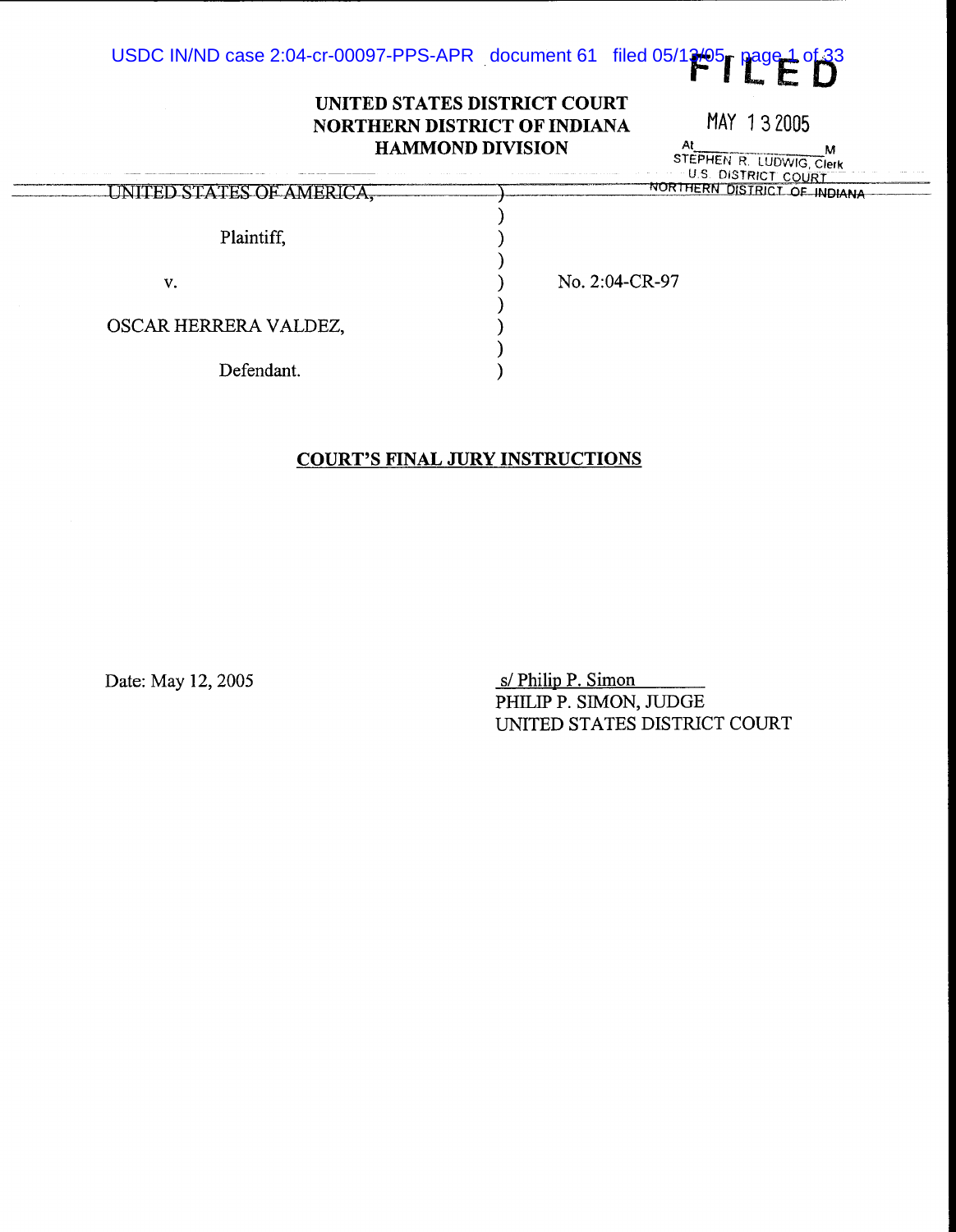#### USDC IN/ND case 2:04-cr-00097-PPS-APR document 61 filed 05/13/05 page 2 of 33

Court's Instruction No. 1

--~ -------------·- ----~-------

Members of the jury, you have seen and heard all the evidence and the arguments of the

attorneys. Now I will instruct you on the law.

You have two duties as a jury. Your first duty is to decide the facts from the evidence in the case. This is your job, and yours alone.

Your second duty is to apply the law that I give you to the facts. You must follow these instructions, even if you disagree with them. Each of the instructions is important, and you must follow all of them.

Perform these duties fairly and impartially. Do not allow sympathy, prejudice, fear, or public opinion to influence you. You should not be influenced by any person's race, color, religion, national ancestry, or sex.

Nothing I say now, and nothing I said or did during the trial, is meant to indicate any opinion on my part about what the facts are or about what your verdict should be.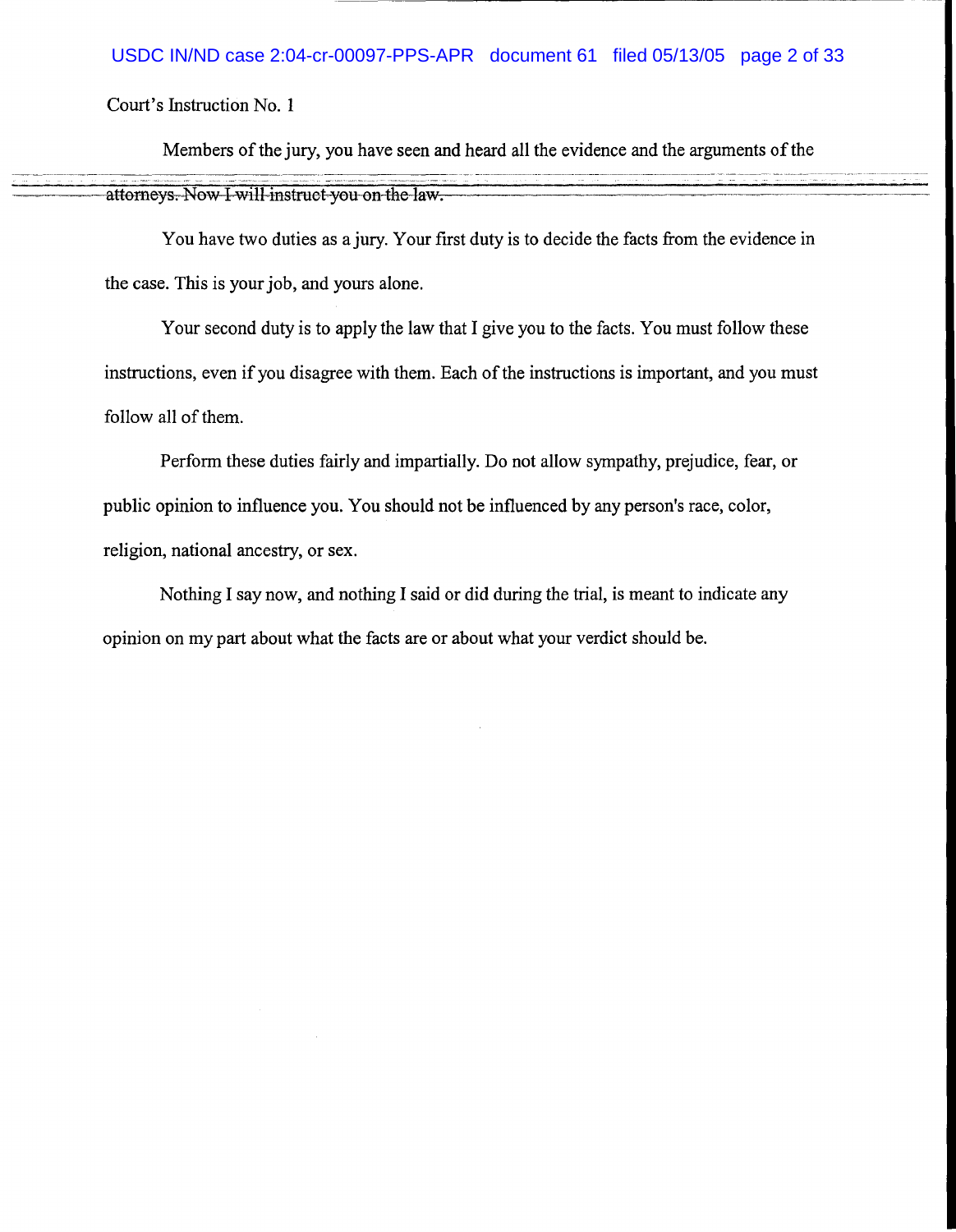The evidence consists of the testimony of the witnesses, the exhibits admitted in

evidence, and stipulations. A stipulation is an agreement between both sides that certain facts are

true.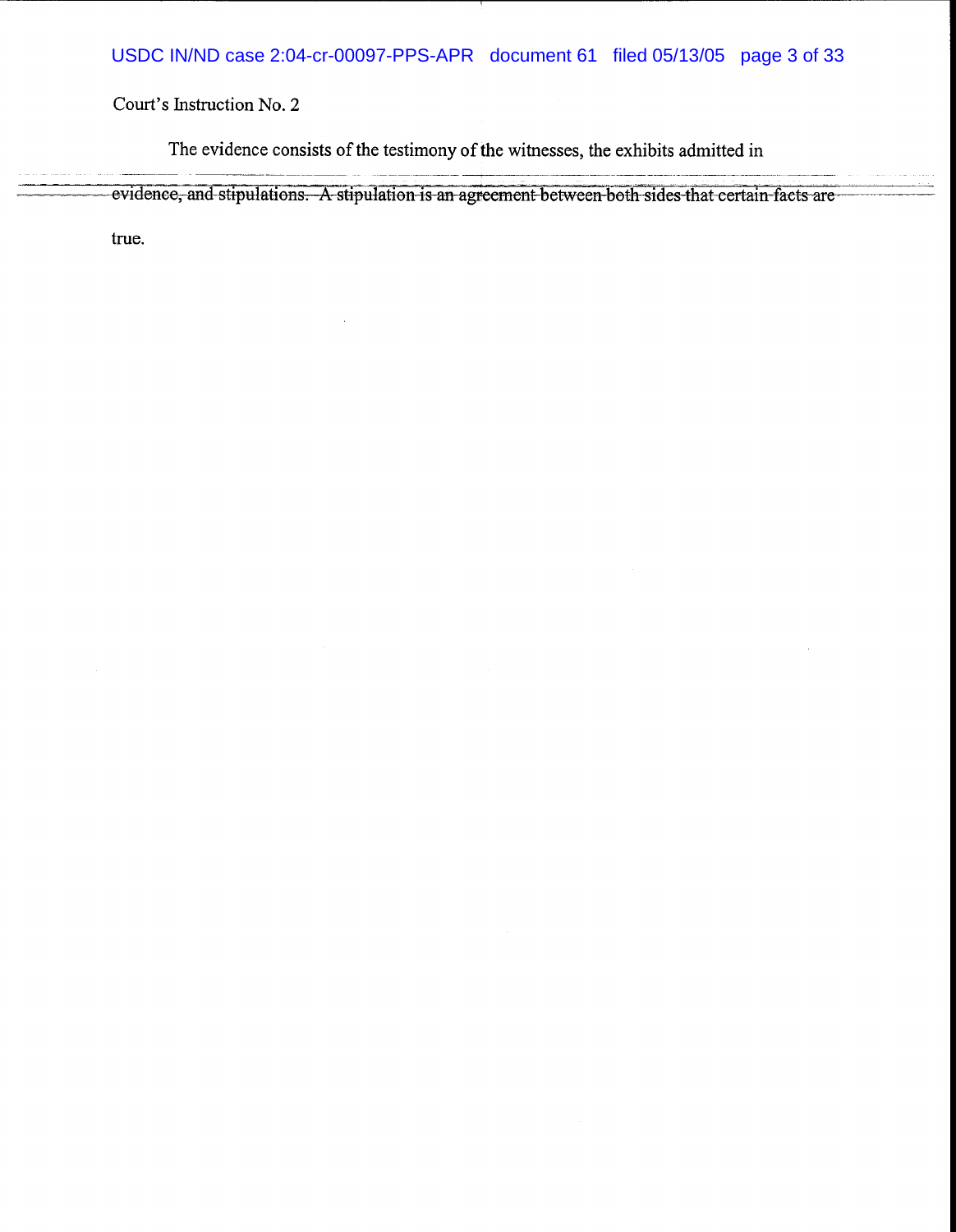### USDC IN/ND case 2:04-cr-00097-PPS-APR document 61 filed 05/13/05 page 4 of 33

Court's Instruction No. 3

You are to decide whether the testimony of each of the witnesses is truthful and accurate,

in part, in whole, or not at all, as well as what weight, if any, you give to the testimony of each

witness. In evaluating the testimony of any witness, you may consider, among other things:

- the witness's intelligence;

- the ability and opportunity the witness had to see, hear, or know the things that the

witness testified about;

- the witness's memory;
- any interest, bias, or prejudice the witness may have;
- the manner of the witness while testifying; and
- the reasonableness of the witness's testimony in light of all the evidence in the case.

You should judge the defendant's testimony in the same way that you judge the testimony of any other witness.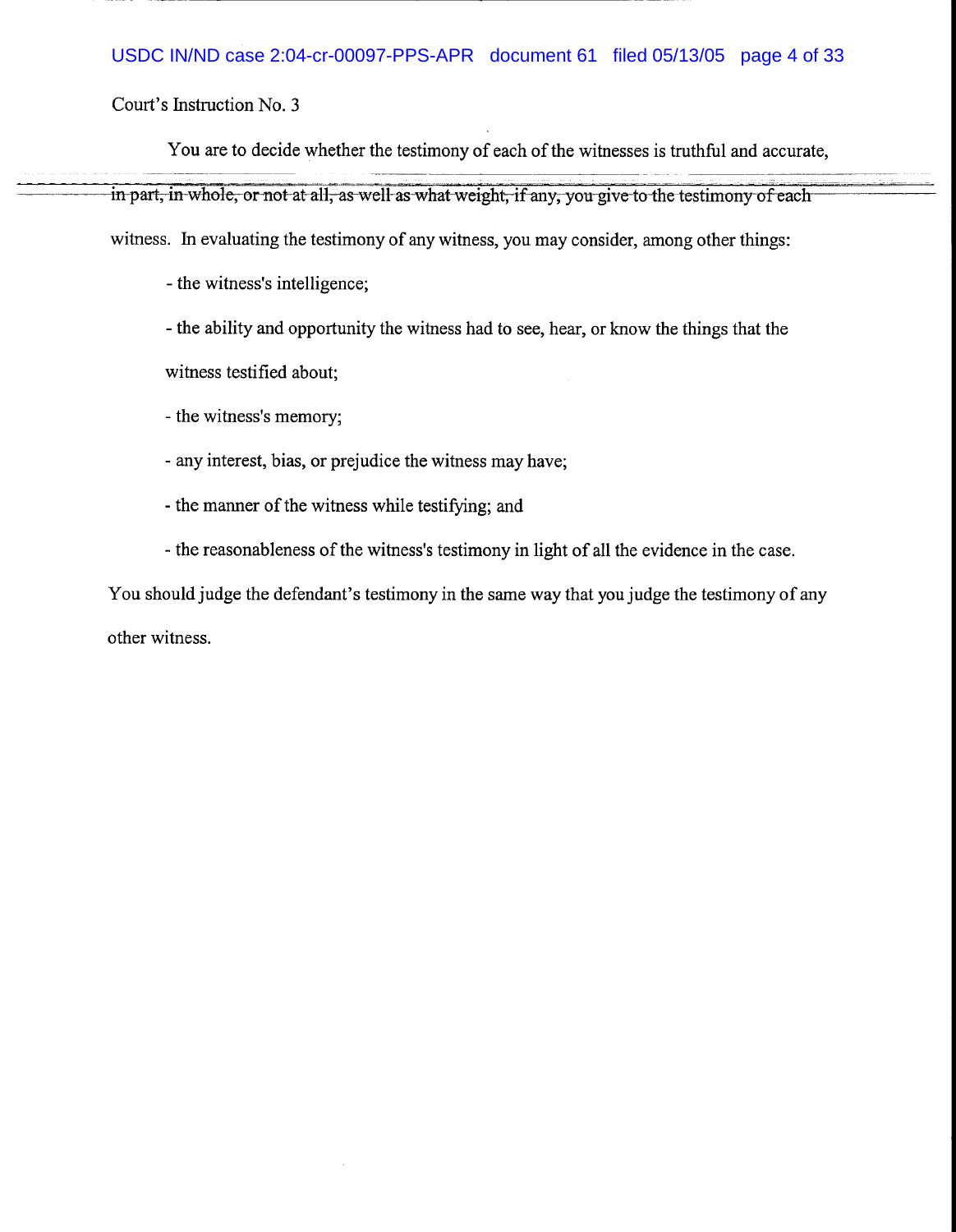You should use common sense in weighing the evidence and consider the evidence in light of your own observations in life. In our lives, we often look at one fact and conclude from it that another fact exists. In law we call this "inference." A jury is allowed to make reasonable inferences. Any inferences you make must be reasonable and must be based on the evidence in the case.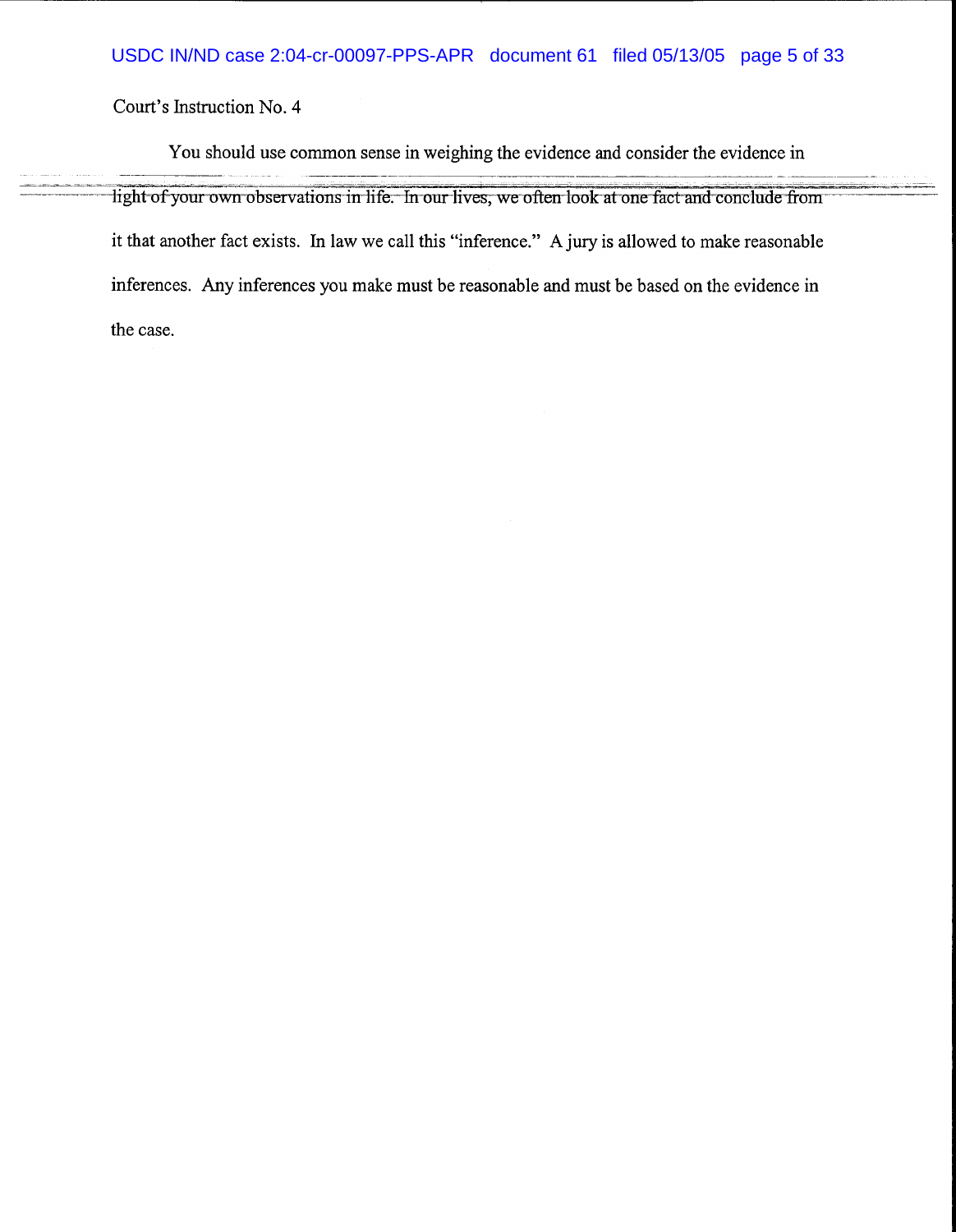Some of you have heard the phrases "circumstantial evidence" and "direct evidence."

Direct evidence is the testimony of someone who claims to have personal knowledge of the commission of the crime which has been charged, such as an eyewitness. Circumstantial evidence is the proof of a series of facts which tend to show whether the defendant is guilty or not guilty. The law makes no distinction between the weight to be given either direct or circumstantial evidence. You should decide how much weight to give to any evidence. All the evidence in the case, including the circumstantial evidence, should be considered by you in reaching your verdict.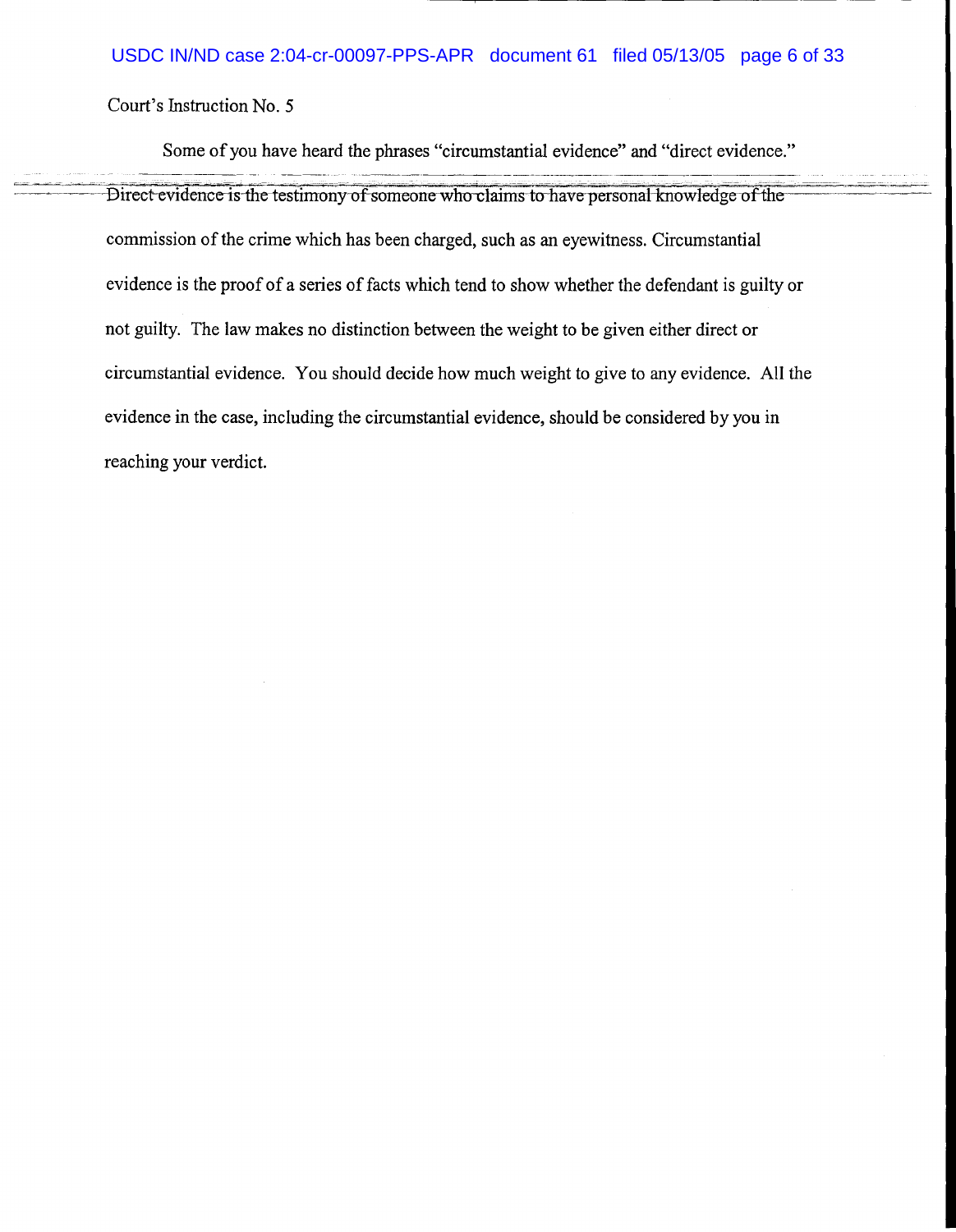Certain things are not evidence. I will list them for you:

First, testimony that I struck-from the record, or that I told you to disregard, is not evidence and must not be considered.

Second, anything that you may have seen or heard outside the courtroom is not evidence and must be entirely disregarded. This includes any press, radio, or television reports you may have seen or heard. Such reports are not evidence and your verdict must not be influenced in any way by such publicity.

Third, questions and objections by the lawyers are not evidence. Attorneys have a duty to object when they believe a question is improper. You should not be influenced by any objection or by my ruling on it.

Fourth, the lawyers' statements to you are not evidence. The purpose of these statements is to discuss the issues and the evidence. If the evidence as you remember it differs from what the lawyers said, your memory is what counts.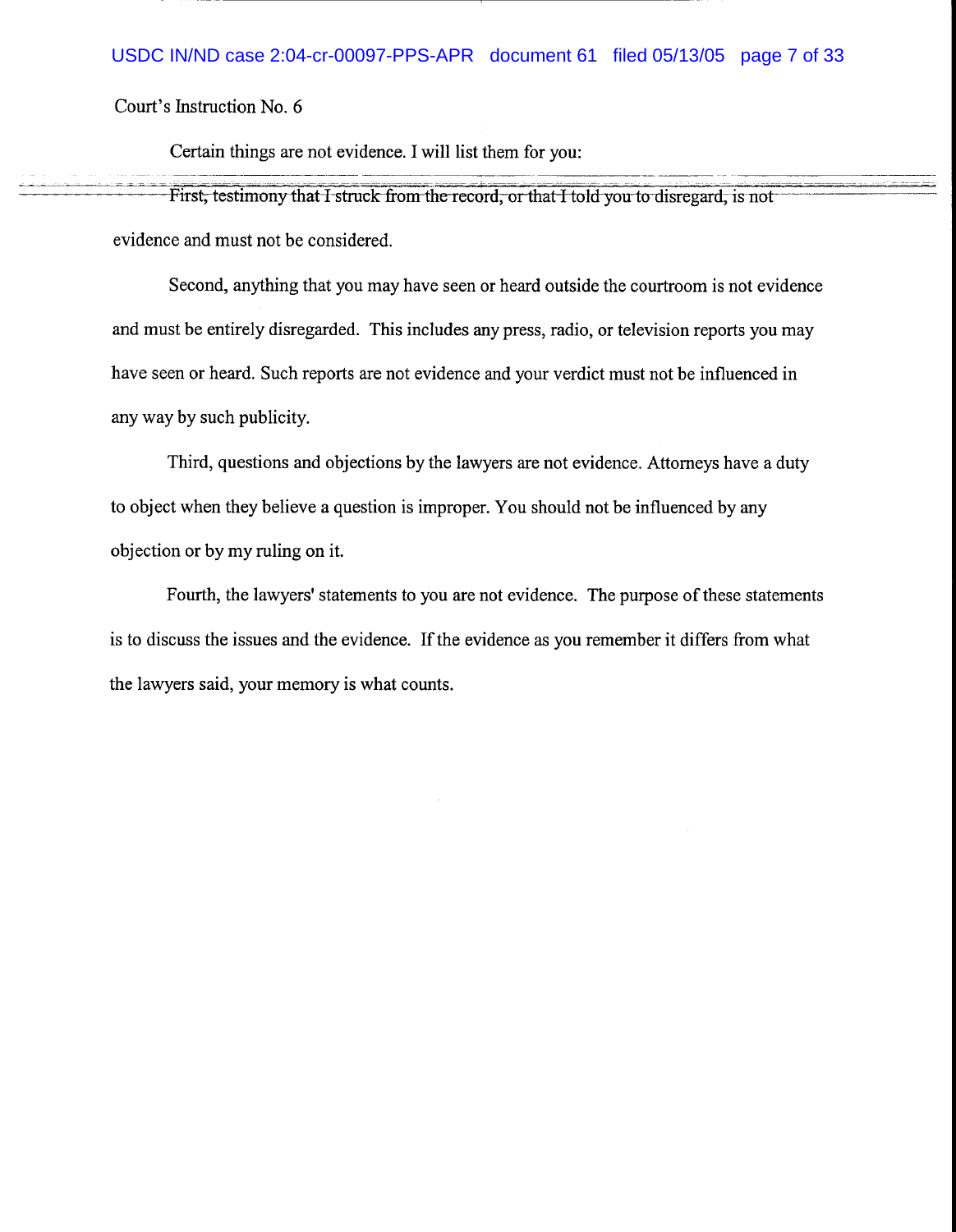It is proper for an attorney to interview any witness in preparation for trial.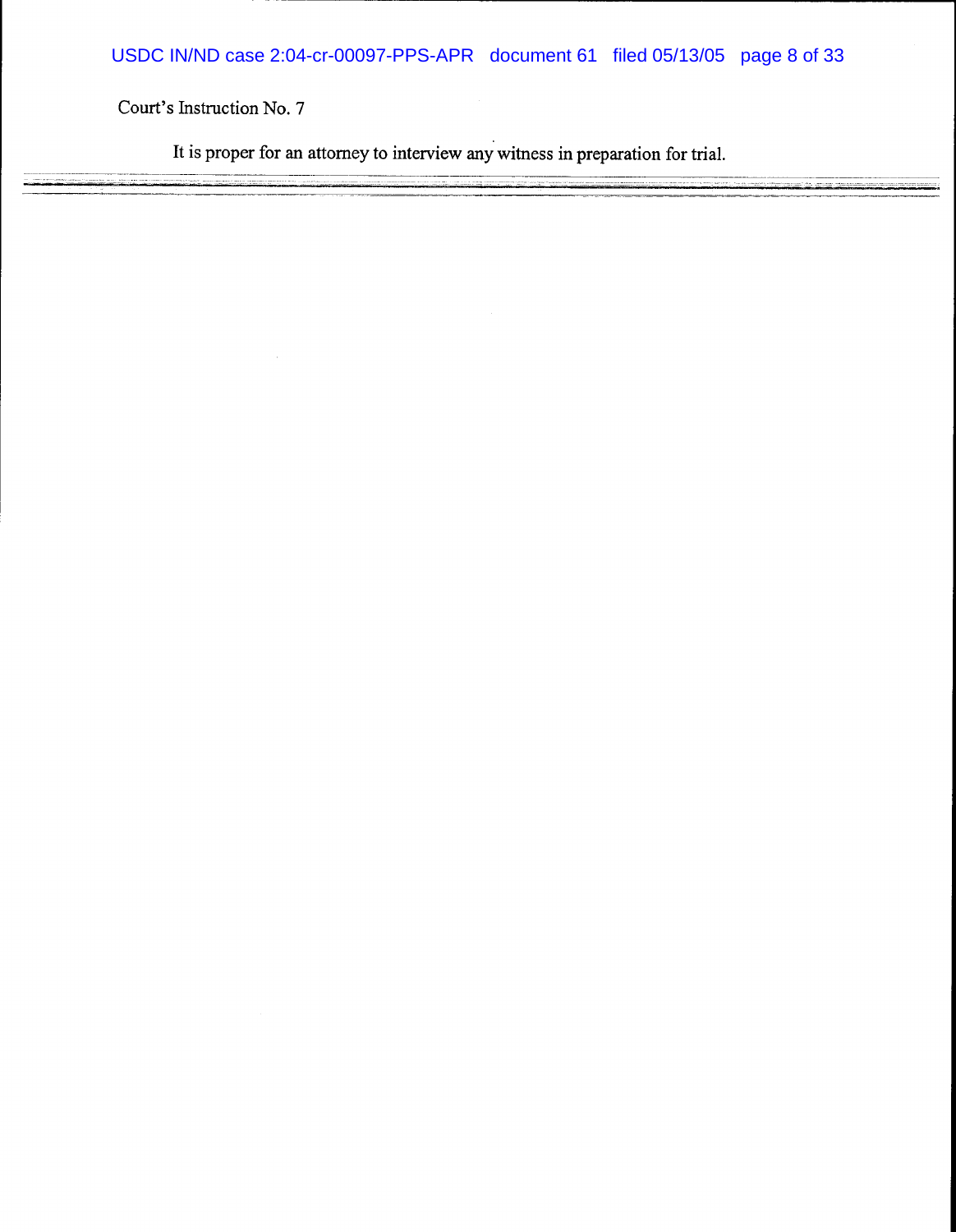You may find the testimony of one witness or a few witnesses more persuasive than the

testimony of a larger number. You need not accept the testimony of the larger number of

witnesses.

7th Circuit Pattern Jury Instructions, 1.09 (p. 11)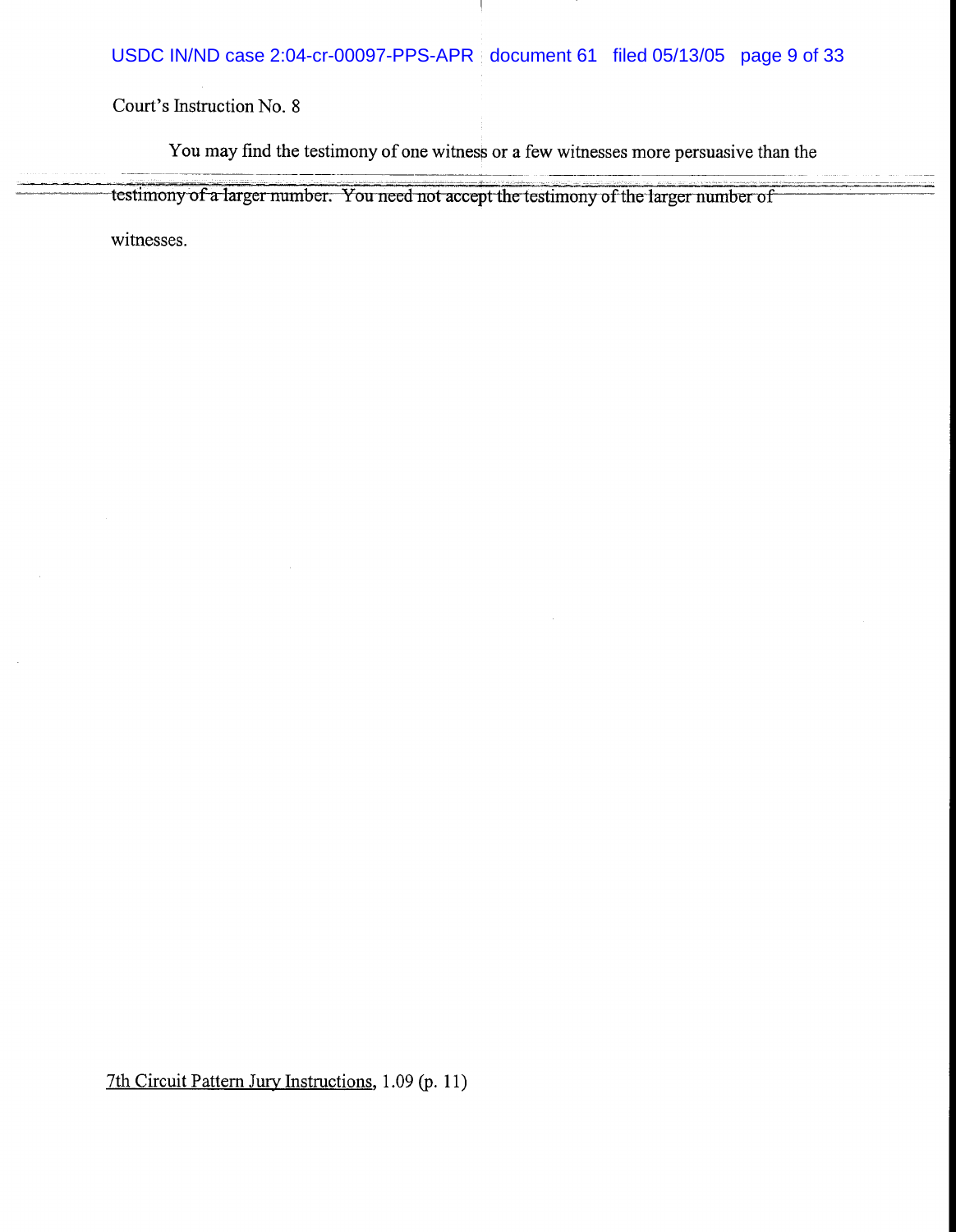You have heard a witness give opinions about matters requiring special knowledge or

skill. You should judge this testimony in the same way that you judge the testimony of any other witness. The fact that such a person has given an opinion does not mean that you are required to accept it. Give the testimony whatever weight you think it deserves, considering the reasons given for the opinions, the witness's qualifications, and all of the other evidence in the case.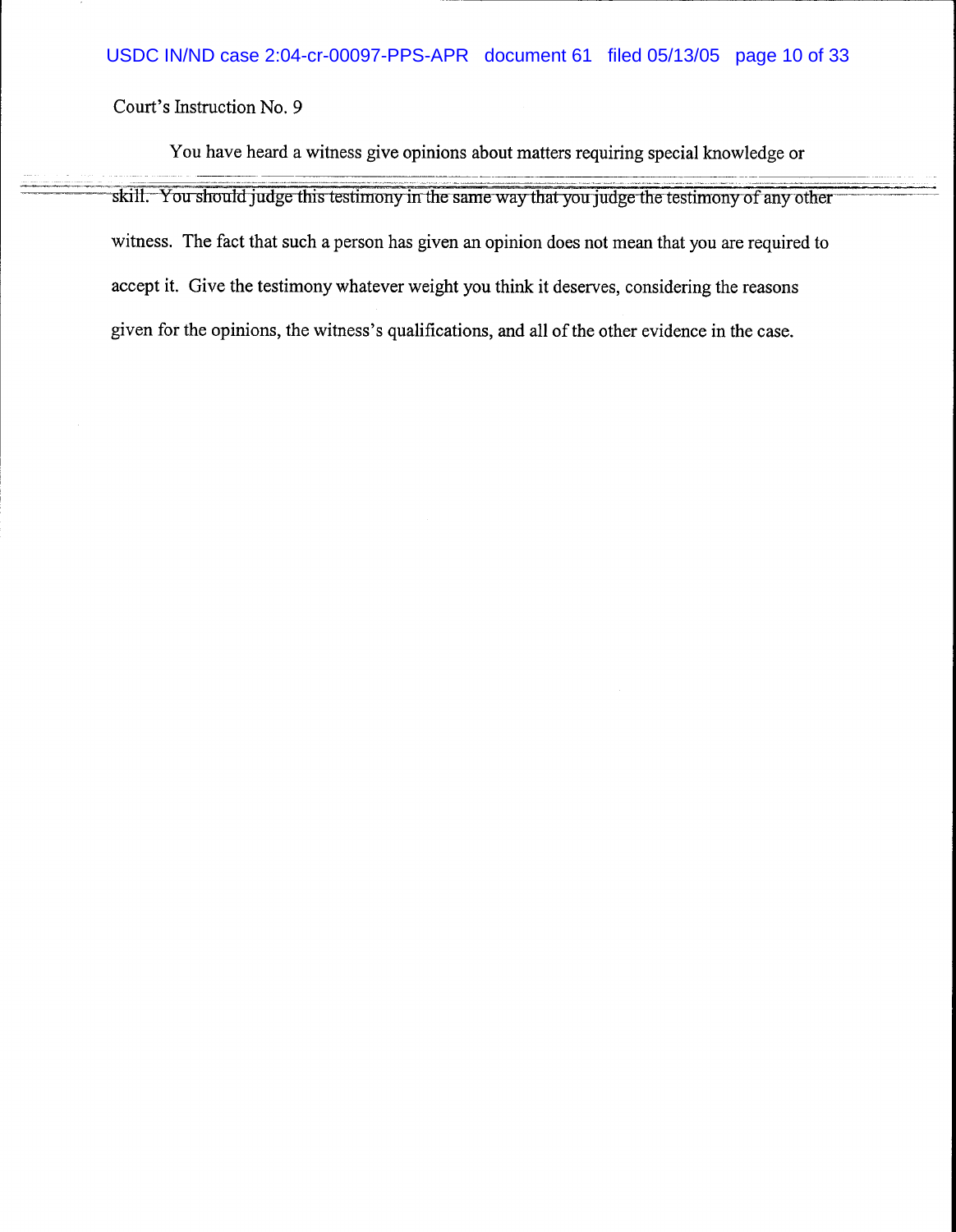The defendant is presumed to be innocent of each of the charges. This presumption

continues during every stage of the trial and your deliberations on the verdict. It is not overcome unless from all the evidence in the case you are convinced beyond a reasonable doubt that the defendant is guilty as charged. The government has the burden of proving the guilt of the defendant beyond a reasonable doubt. This burden of proof stays with the government throughout the case. The defendant is never required to prove his innocence or to produce any evidence at all.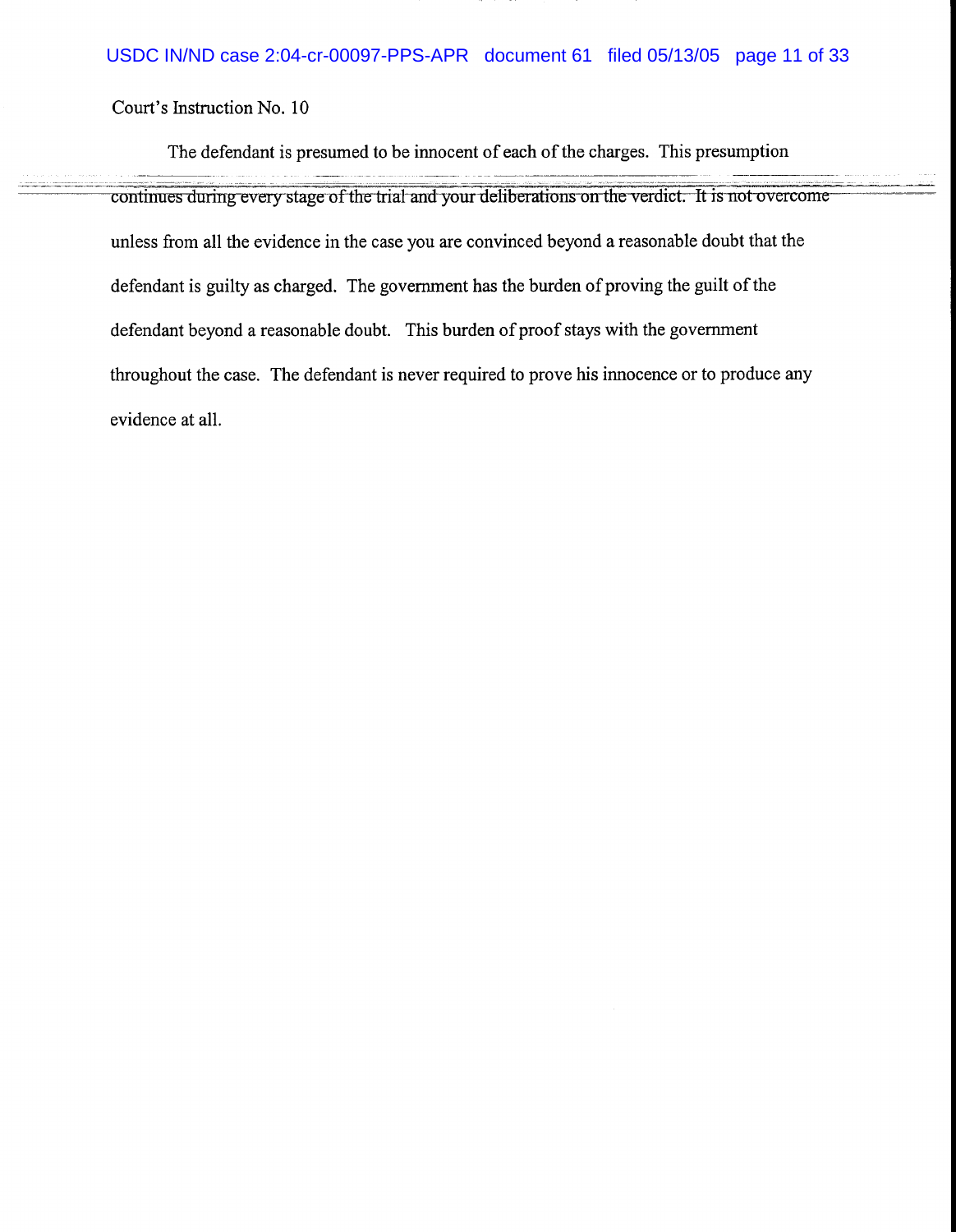The indictment in this case is the formal method of accusing the defendant of an offense

and placing the defendant on trial. It is not evidence against the defendant and does not create any inference of guilt.

Oscar Herrera Valdez, the defendant, is charged in Count 1 with possession with the intent to distribute a quantity of cocaine. The defendant is charged in Count 2 with possession with the intent to distribute a quantity of marijuana.

The defendant has pled not guilty to the charges.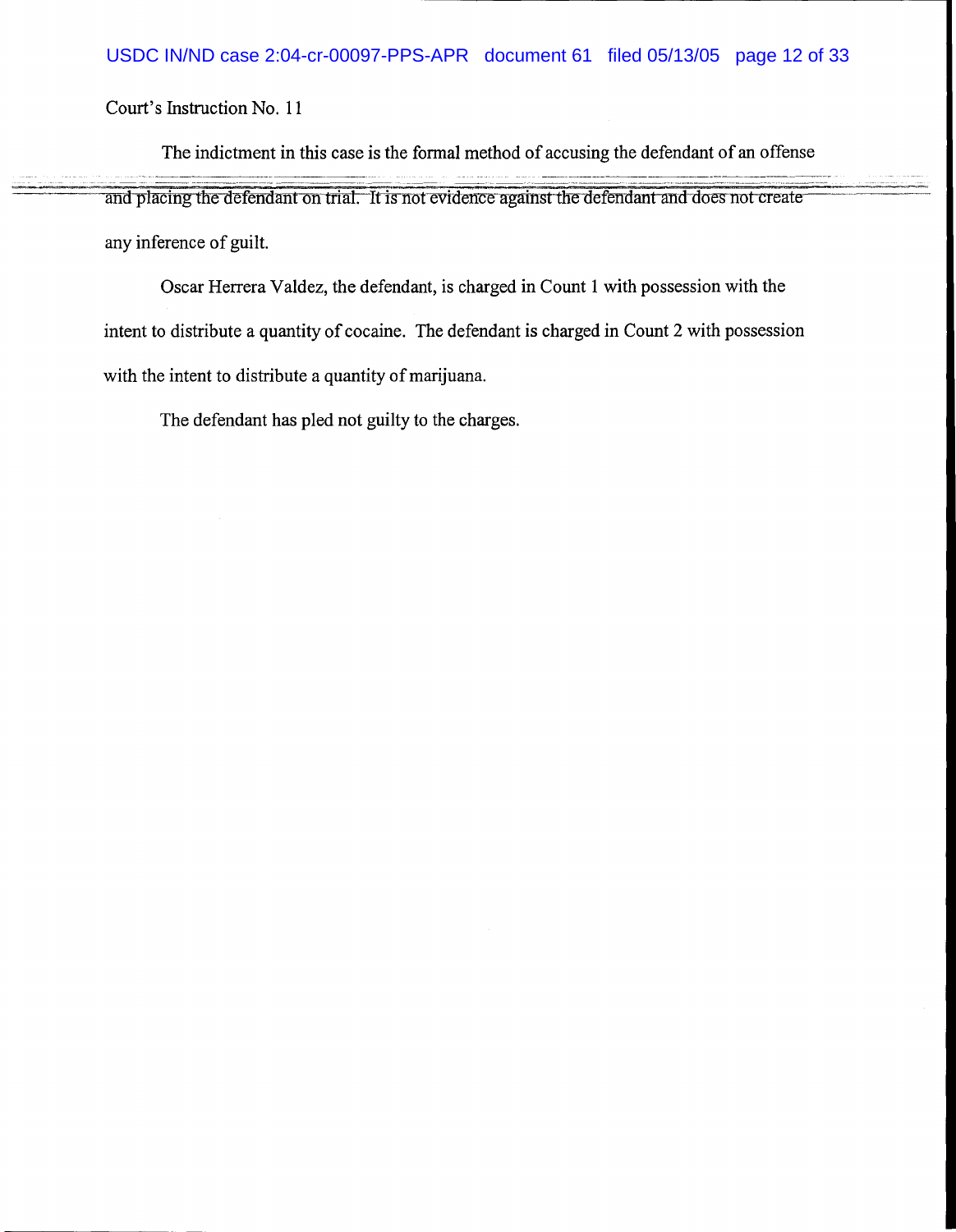### USDC IN/ND case 2:04-cr-00097-PPS-APR document 61 filed 05/13/05 page 13 of 33

Court's Instruction No. 12

Count 1 of the indictment charges that on or about October 20, 2004, the defendant did

possess with intent to distribute cocaine in violation of Title 21, United States Code, Section

84l(a)(l), which provides in pertinent part:

[I]t shall be unlawful for any person knowingly or intentionally to ... distribute ... or possess with intent to ... distribute ... a controlled substance.

You are instructed that possession with intent to distribute is an offense prohibited by the

Controlled Substances Act.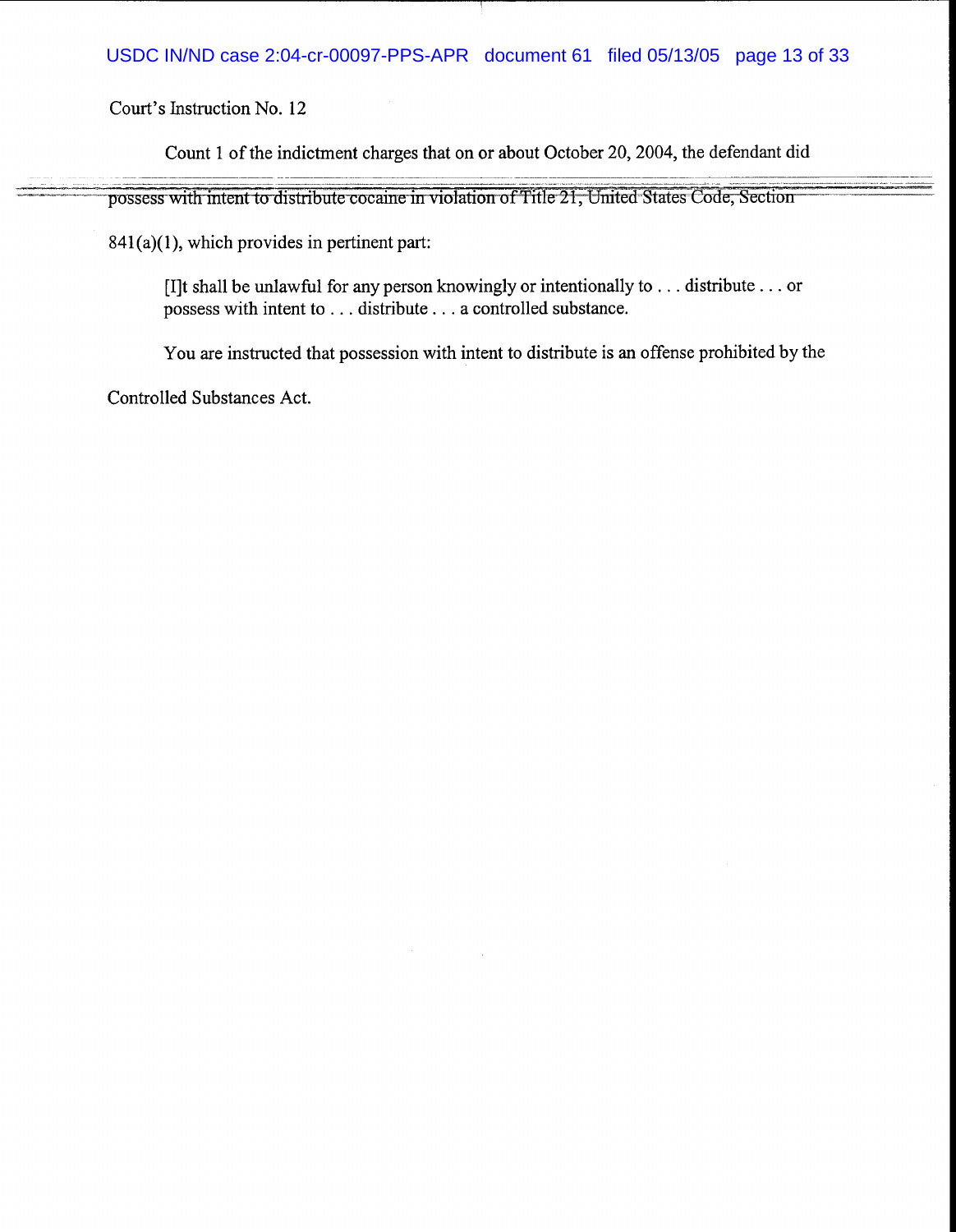Count 2 of the indictment charges that on or about October 20, 2004, the defendant did

knowingly and intentionally possess with the intent to distribute marijuana, in violation of Title

21, United States Code, Section 841(a)(l), which provides in pertinent part:

[I]t shall be unlawful for any person knowingly or intentionally to ... distribute ... or possess with intent to ... distribute ... a controlled substance.

You are instructed that possession with intent to distribute is an offense prohibited by the

Controlled Substances Act.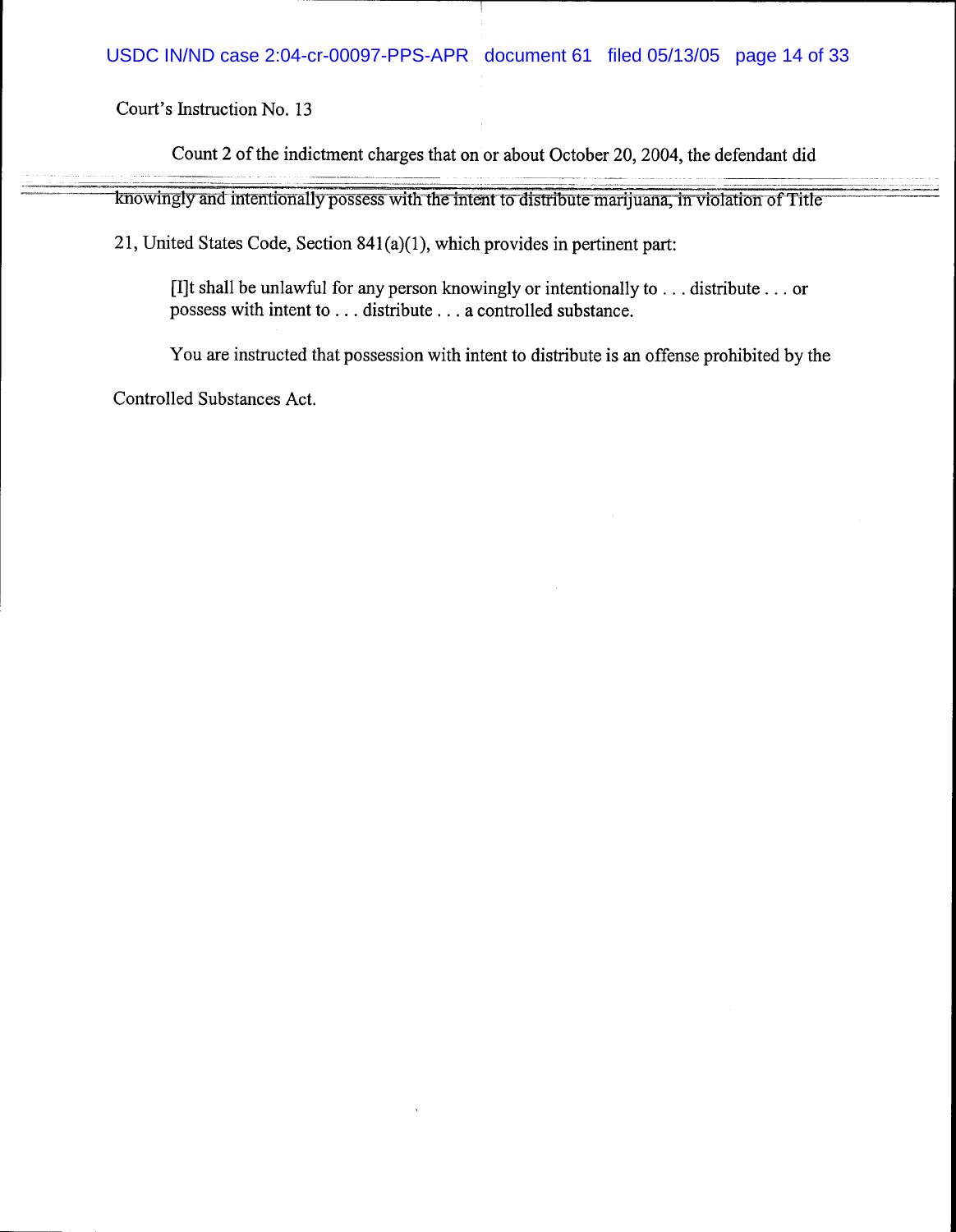USDC IN/ND case 2:04-cr-00097-PPS-APR document 61 filed 05/13/05 page 15 of 33

Court's Instruction No. 14

You are instructed that cocaine and marijuana are controlled substances.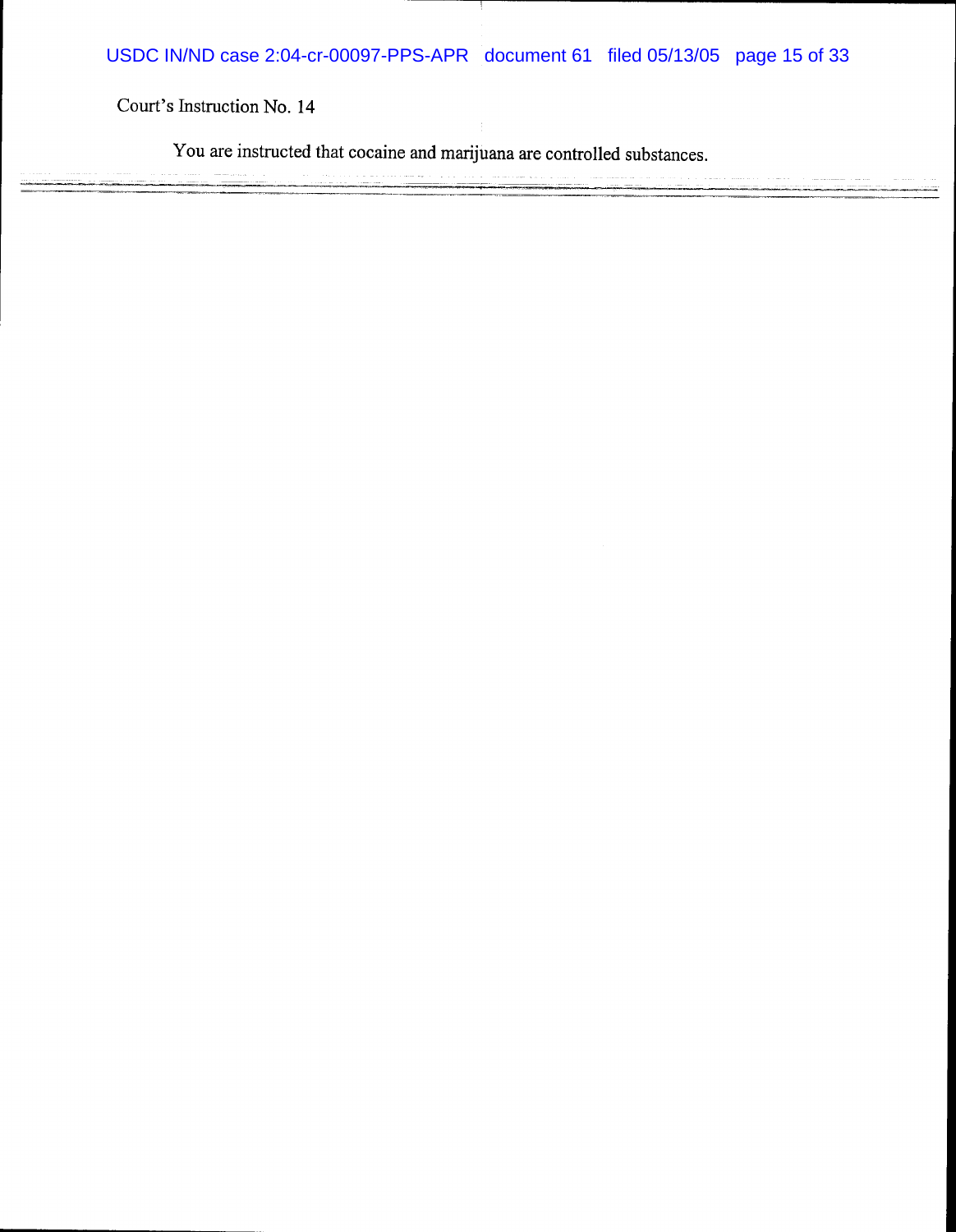# USDC IN/ND case 2:04-cr-00097-PPS-APR document 61 filed 05/13/05 page 16 of 33

Court's Instruction No. 15

The indictment charges that the offense was committed "on or about" October 20, 2004.

The government must prove that the offense happened reasonably close to that date but is not

required to prove that the alleged offense happened on that exact date.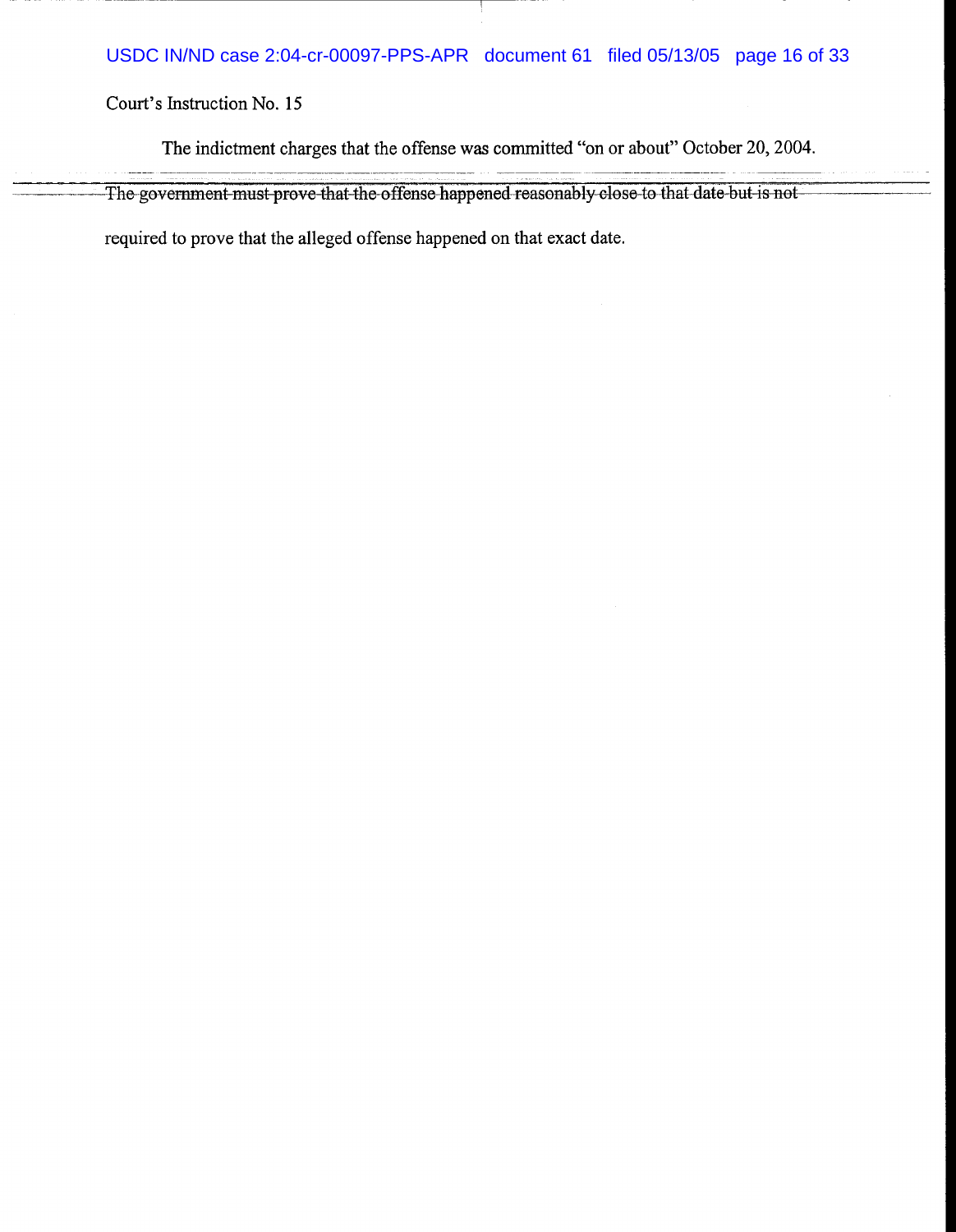---··--·-------------·--·----

To sustain the charge of possession of cocaine with intent to distribute as charged in

Count 1, the government must prove the following propositions:

First, the defendant knowingly or intentionally possessed cocaine;

Second, the defendant possessed cocaine with the intent to deliver it to another person.

It does not matter whether the defendant knew the substance was cocaine. It is sufficient

that the defendant knew that it was some kind of prohibited drug.

If you find from your consideration of all the evidence that each of these propositions has been proved beyond a reasonable doubt, then you should find the defendant guilty.

If, on the other hand, you find from your consideration of all the evidence that any of these propositions has not been proved beyond a reasonable doubt, then you should find the defendant not guilty.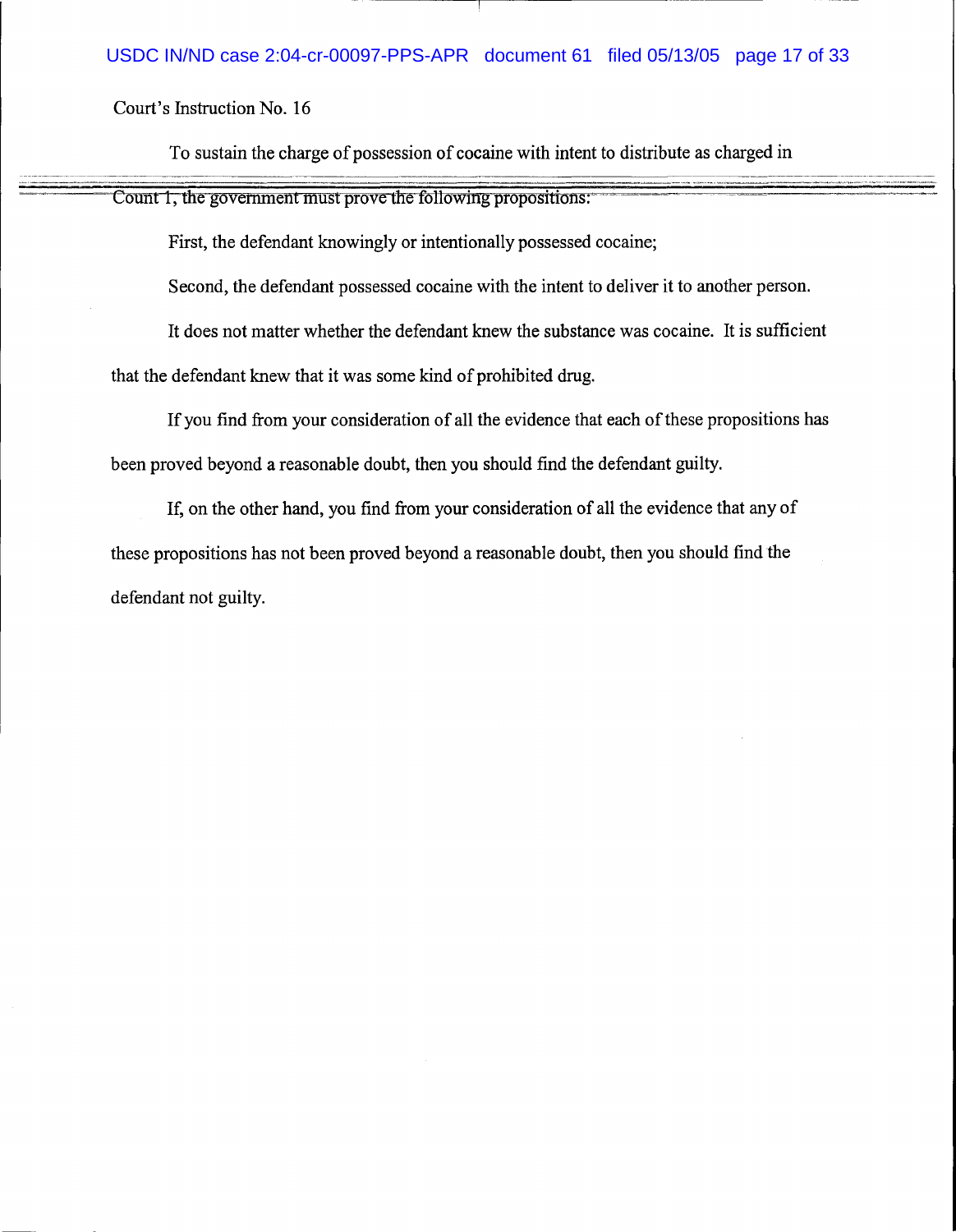#### USDC IN/ND case 2:04-cr-00097-PPS-APR document 61 filed 05/13/05 page 18 of 33

Court's Instruction No. 17

To sustain the charge of possession of marijuana with intent to distribute, the government

must prove the following propositions:

First, the defendant knowingly or intentionally possessed marijuana;

Second, the defendant possessed marijuana with the intent to deliver it to another person.

It does not matter whether the defendant knew the substance was marijuana. It is

sufficient that the defendant knew that it was some kind of prohibited drug.

If you find from your consideration of all the evidence that each of these propositions has been proved beyond a reasonable doubt, then you should find the defendant guilty.

If, on the other hand, you find from your consideration of all the evidence that any of these propositions has not been proved beyond a reasonable doubt, then you should find the defendant not guilty.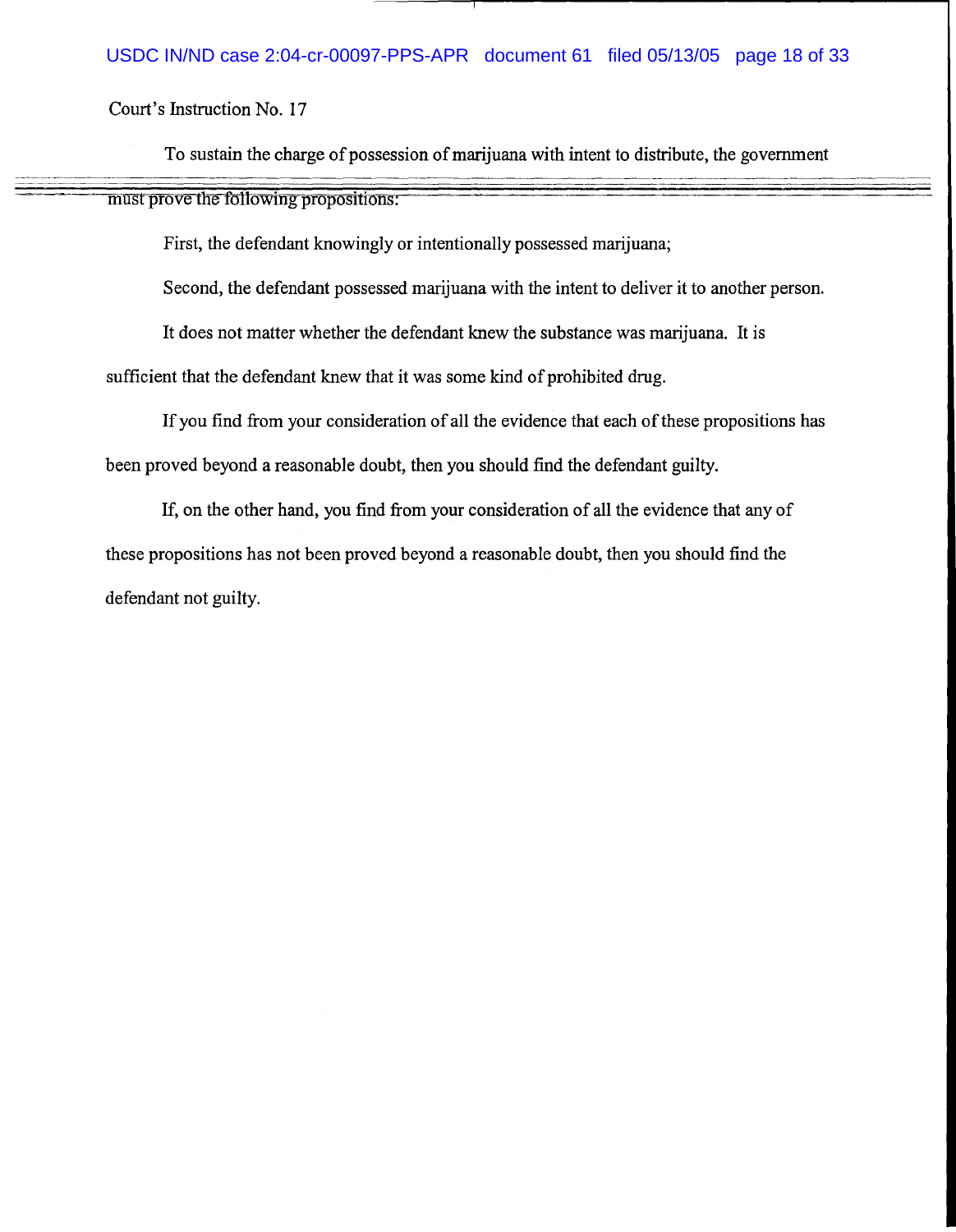## USDC IN/ND case 2:04-cr-00097-PPS-APR document 61 filed 05/13/05 page 19 of 33

Court's Instruction No. 18

Each count of the indictment charges the defendant with having committed a separate

offense~•

Each count and the evidence relating to it should be considered separately, and a separate verdict should be returned as to each count. Your verdict of guilty or not guilty of an offense charged in one count should not control your decision as to any other count.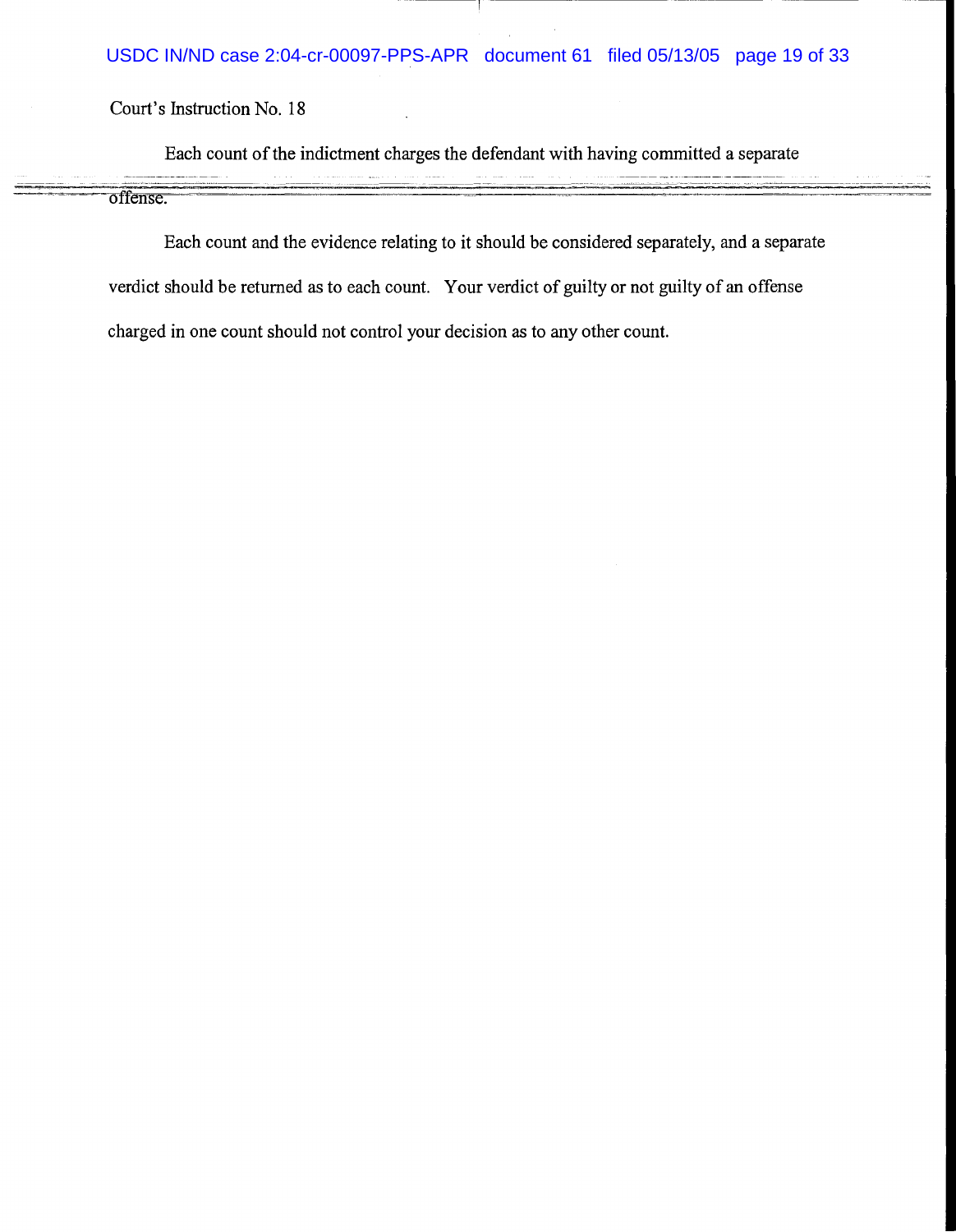When the word "knowingly" is used in these instructions, it means that the defendant

realized what he was doing and was aware of the nature of his conduct, and did not act through ignorance, mistake or accident. Knowledge may be proved by the defendant's conduct, and by all the facts and circumstances surrounding the case.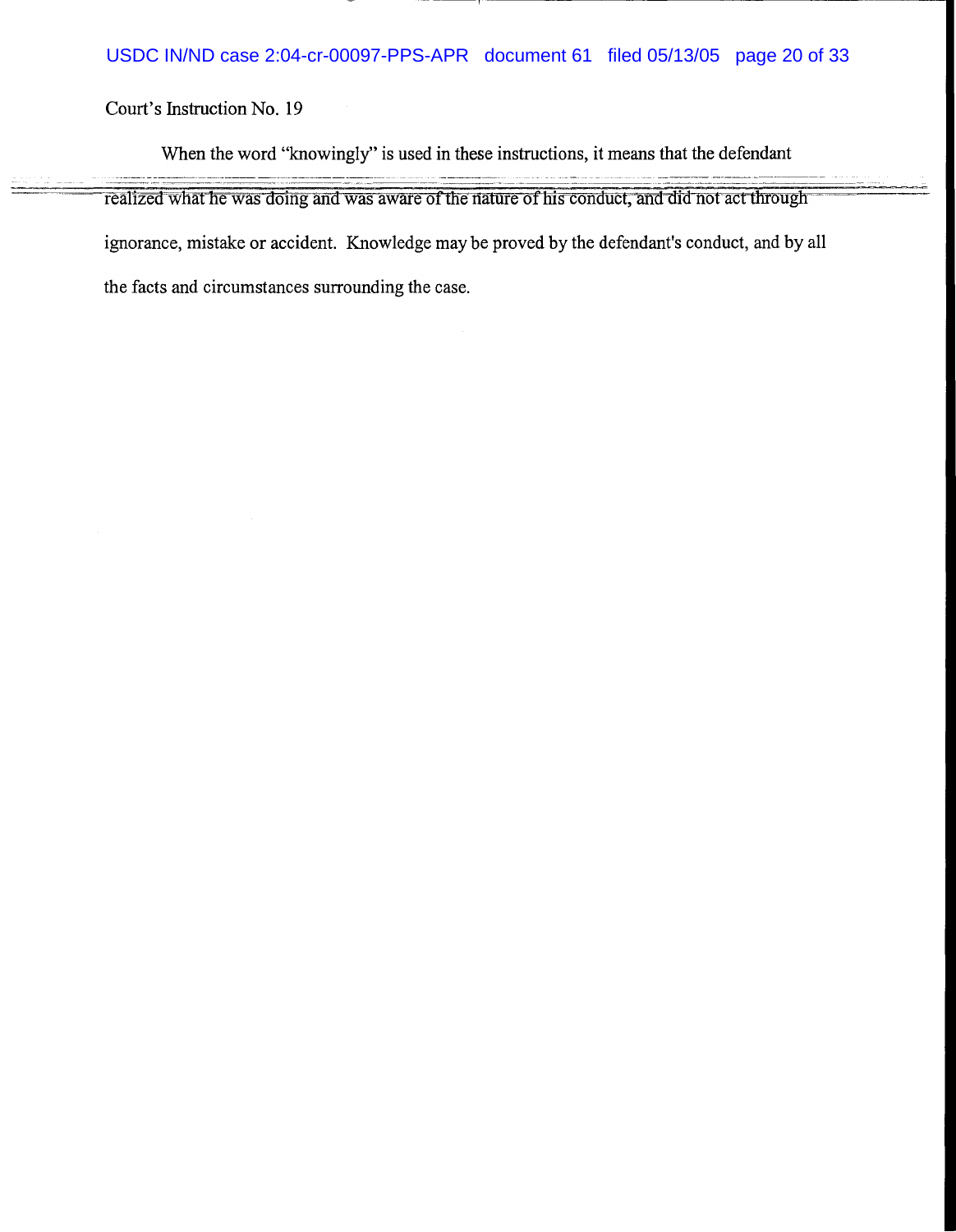# USDC IN/ND case 2:04-cr-00097-PPS-APR document 61 filed 05/13/05 page 21 of 33

Court's Instruction No. 20

It is sufficient that the defendant knew that the substance was some kind of prohibited

drug. It does not matter whether the defendant knew that the substance was cocaine or

marijuana.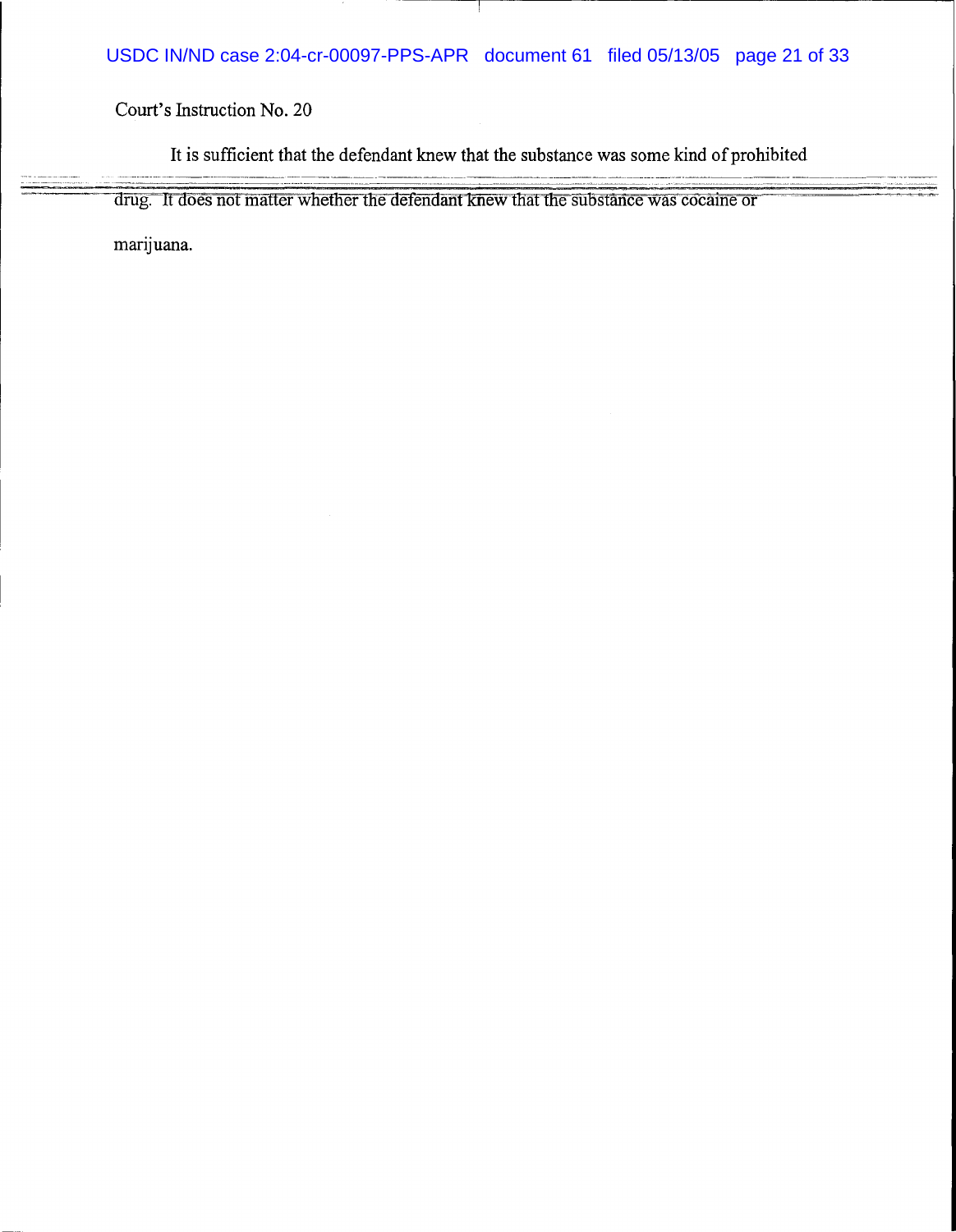Possession of an object is the ability to control it. Possession may exist even when a

person is not in physical contact with the object, but knowingly has the power and intention to

exercise direction and control over it, either directly or through others.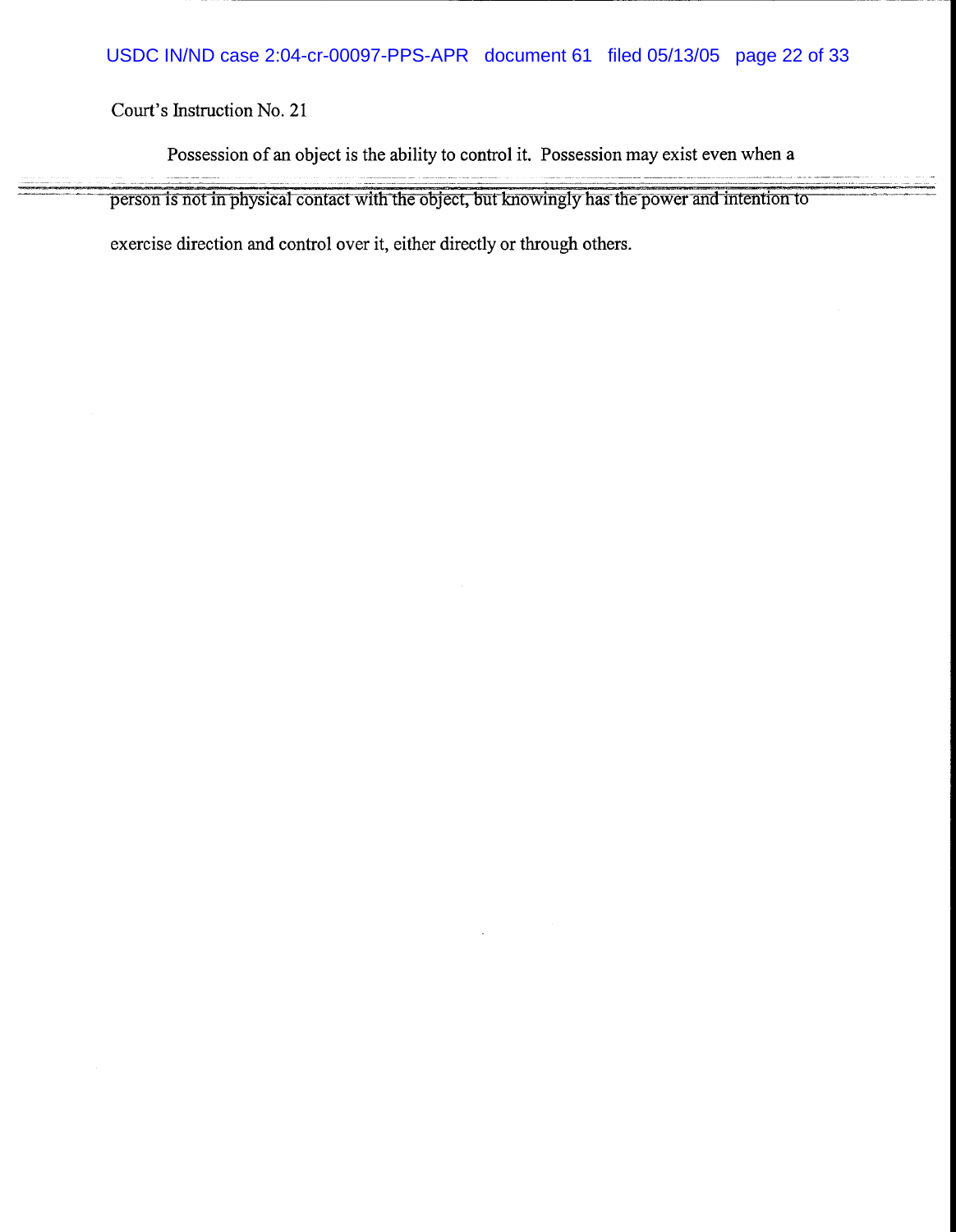Distribution is the transfer or attempted transfer of possession from one person to another.

÷.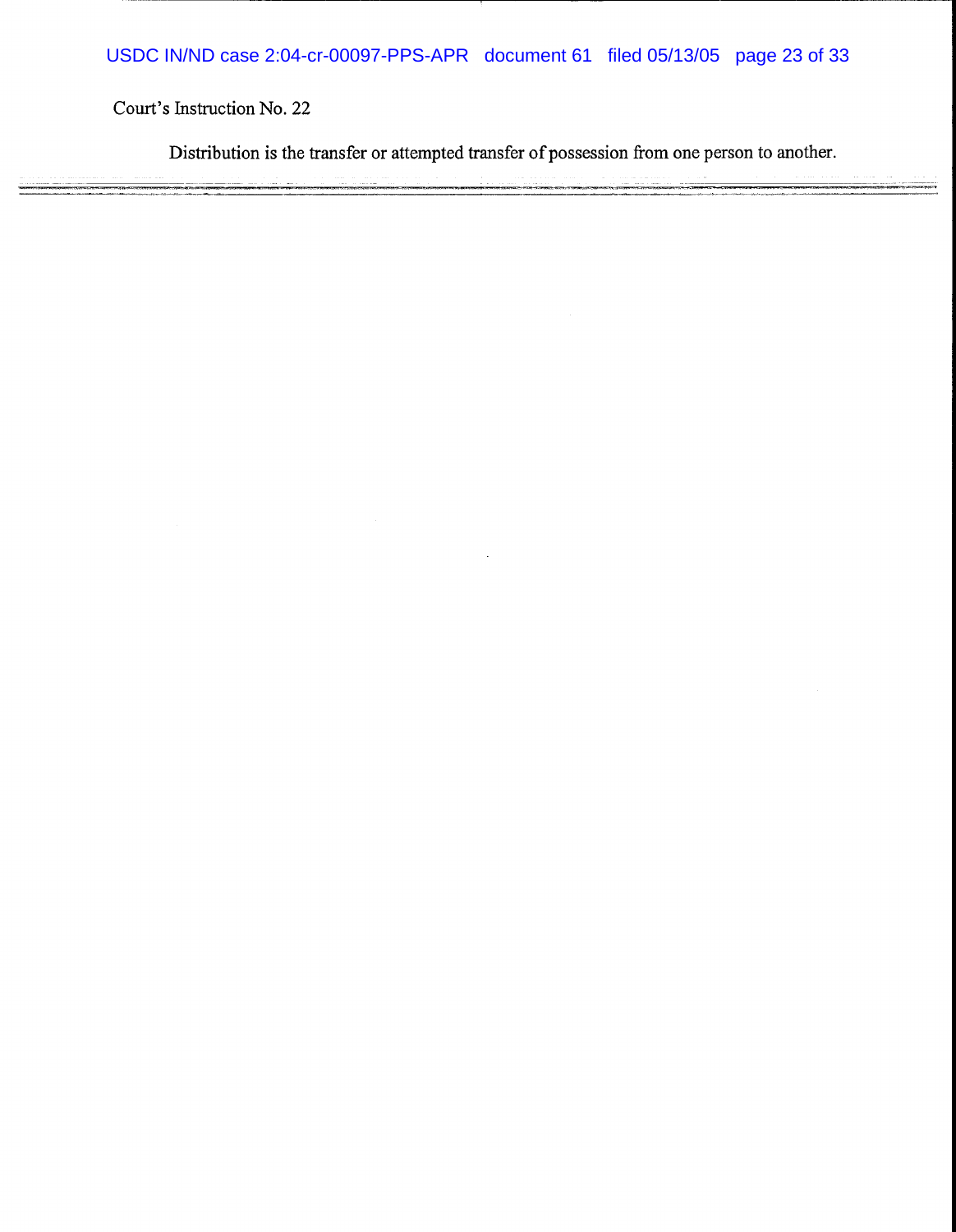If a defendant performed acts that advanced a criminal activity but had no knowledge that

a crime was being committed or was about to be committed, those acts alone are not sufficient to

establish the defendant's guilt.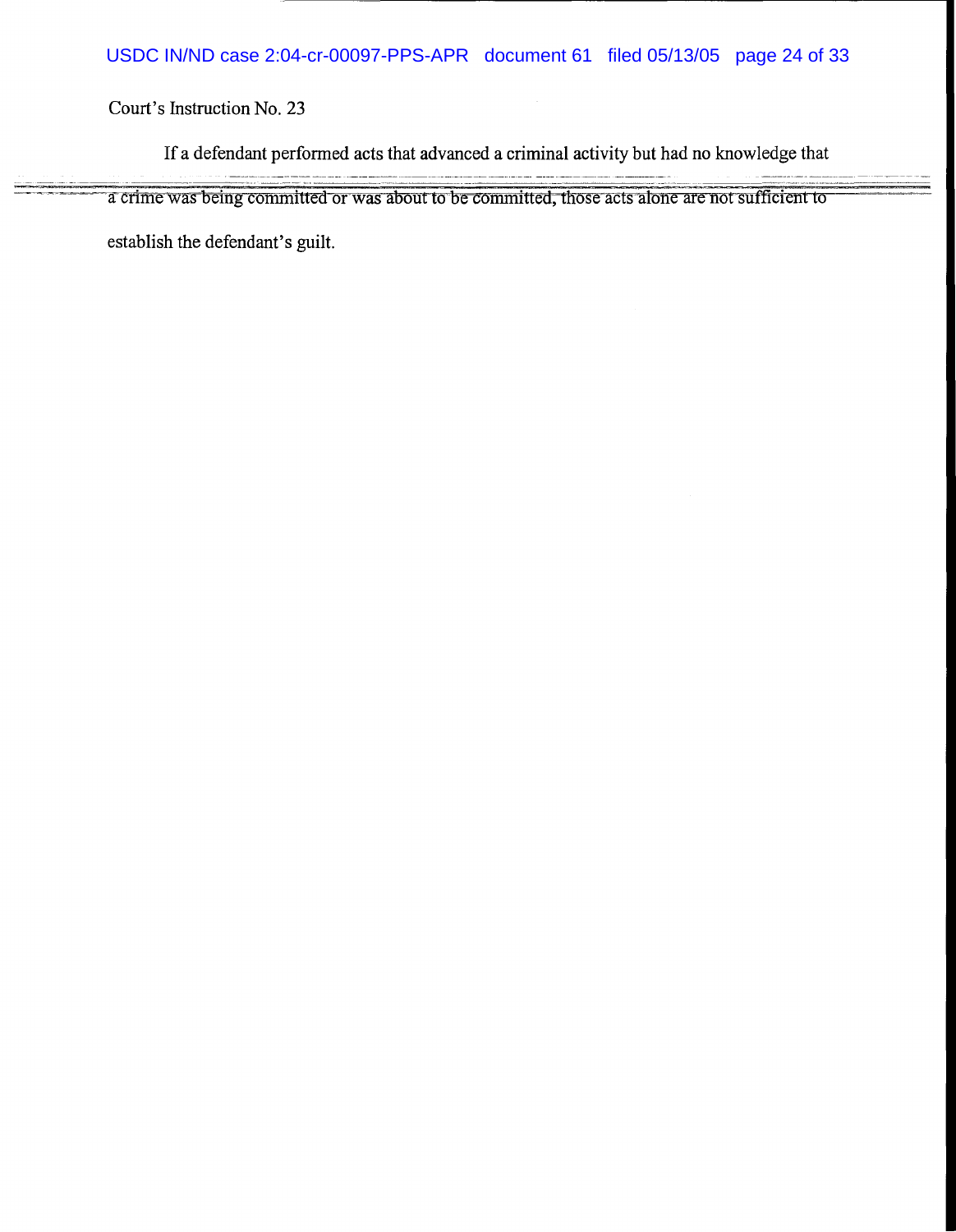- (A) Any person who knowingly aids, counsels, commands, induces or procures the commission of an offense may be found guilty of that offense. That person must knowingly associate with the criminal activity, participate in the activity, and try to make it succeed.
	- (B) If a defendant knowingly caused the acts of another the defendant is responsible

for those acts as though he/she personally committed them.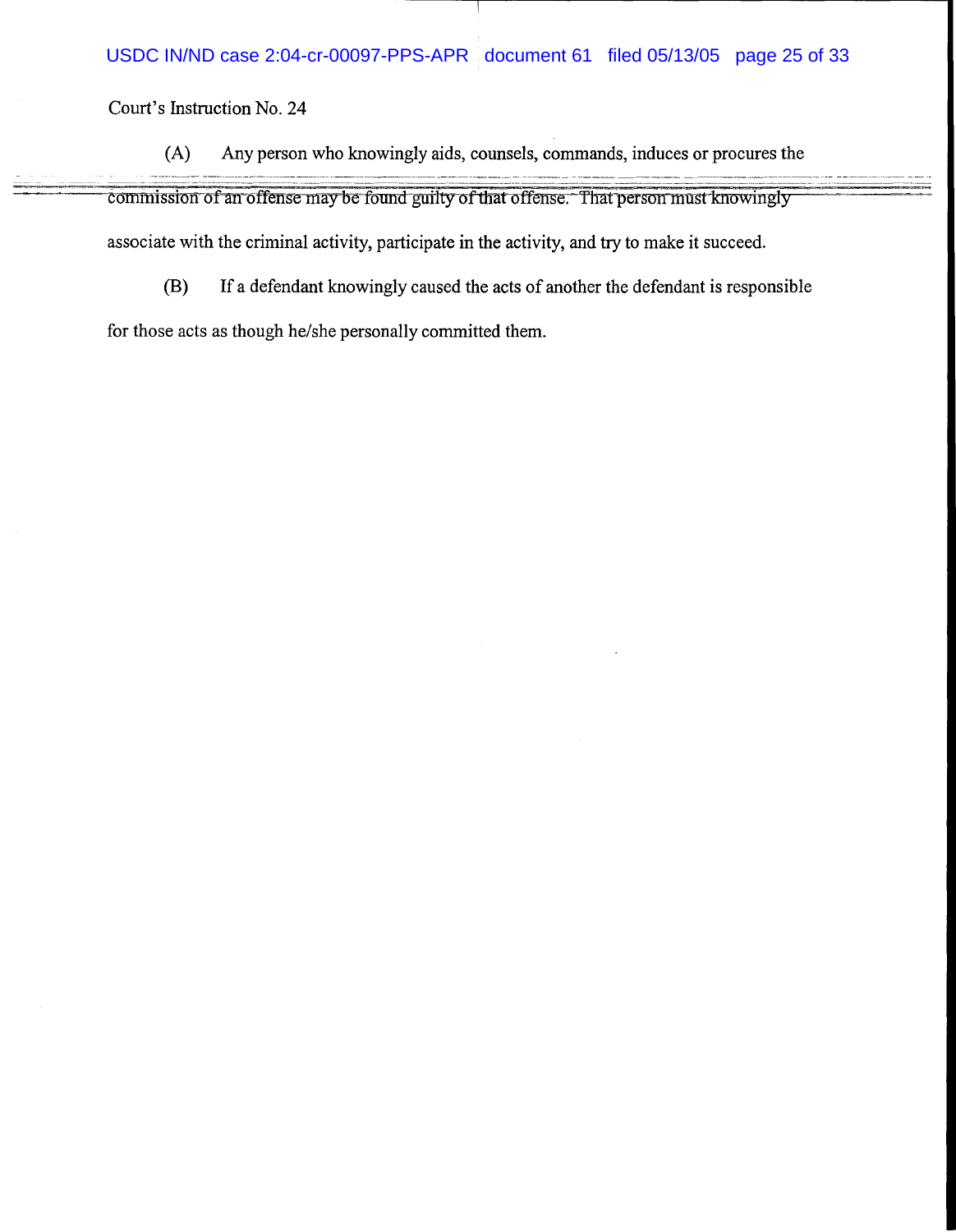Upon retiring to the jury room, select one of your number as your foreperson. The

foreperson will preside over your deliberations and will be your representative here in court.

Forms of verdict have been prepared for you and I will read them to you shortly.

Take these forms to the jury room, and when you have reached unanimous agreement on

the verdict, your foreperson will fill in and date the appropriate form, and each of you will sign

it.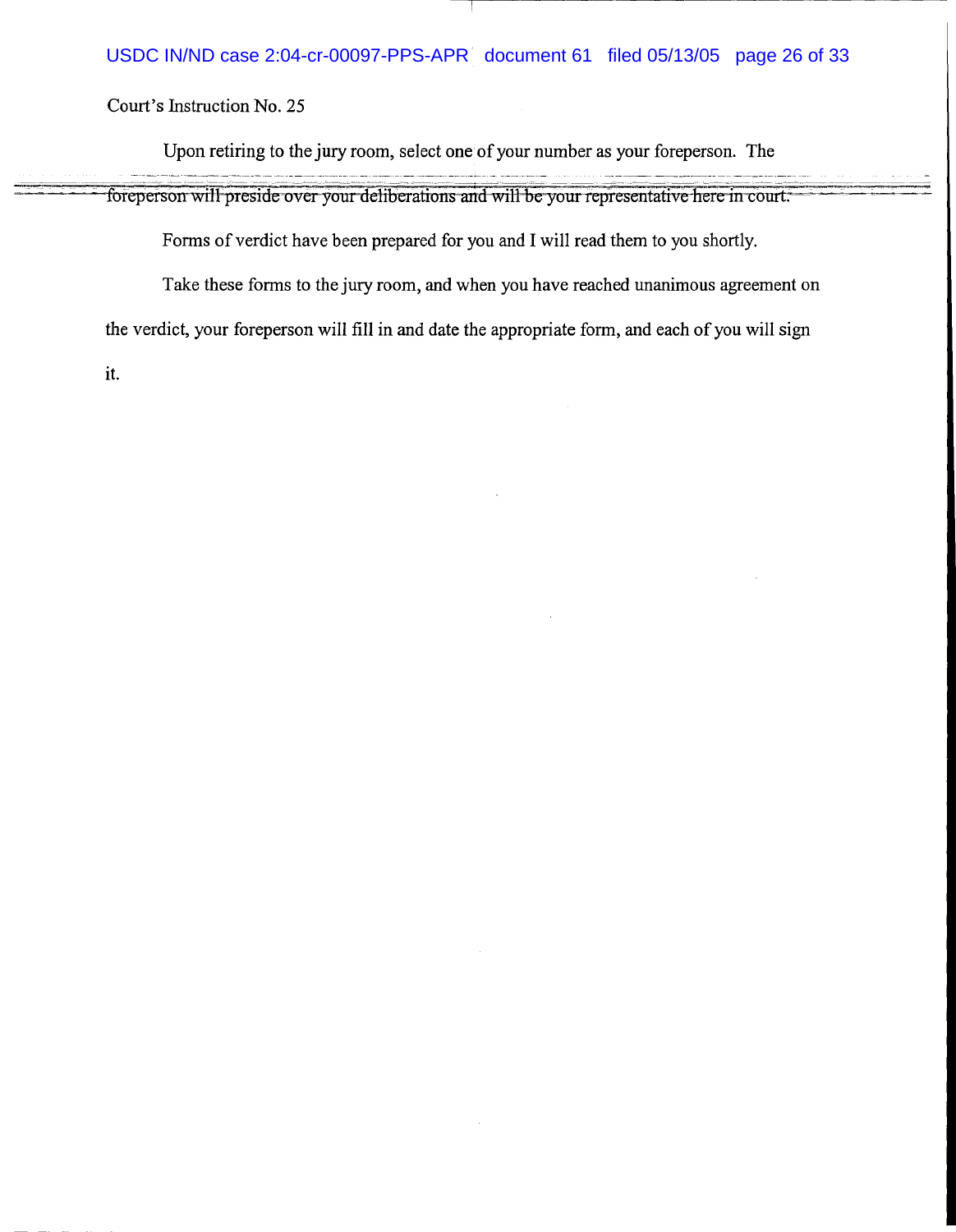I do not anticipate that you will need to communicate with me. If you do, however, the

---------- ---·-·--------------------------~--------- ----------·--------------~·----------- ------·-· .. ·----- --- - ·'- -----' ---· \_ .. ---·------- ---- ----------'----- ---·. --' -'-- ·---~----· -- only proper way is in writing, signed by the foreperson, or if he or she is unwilling to do so, by some other juror, and given to the marshal.